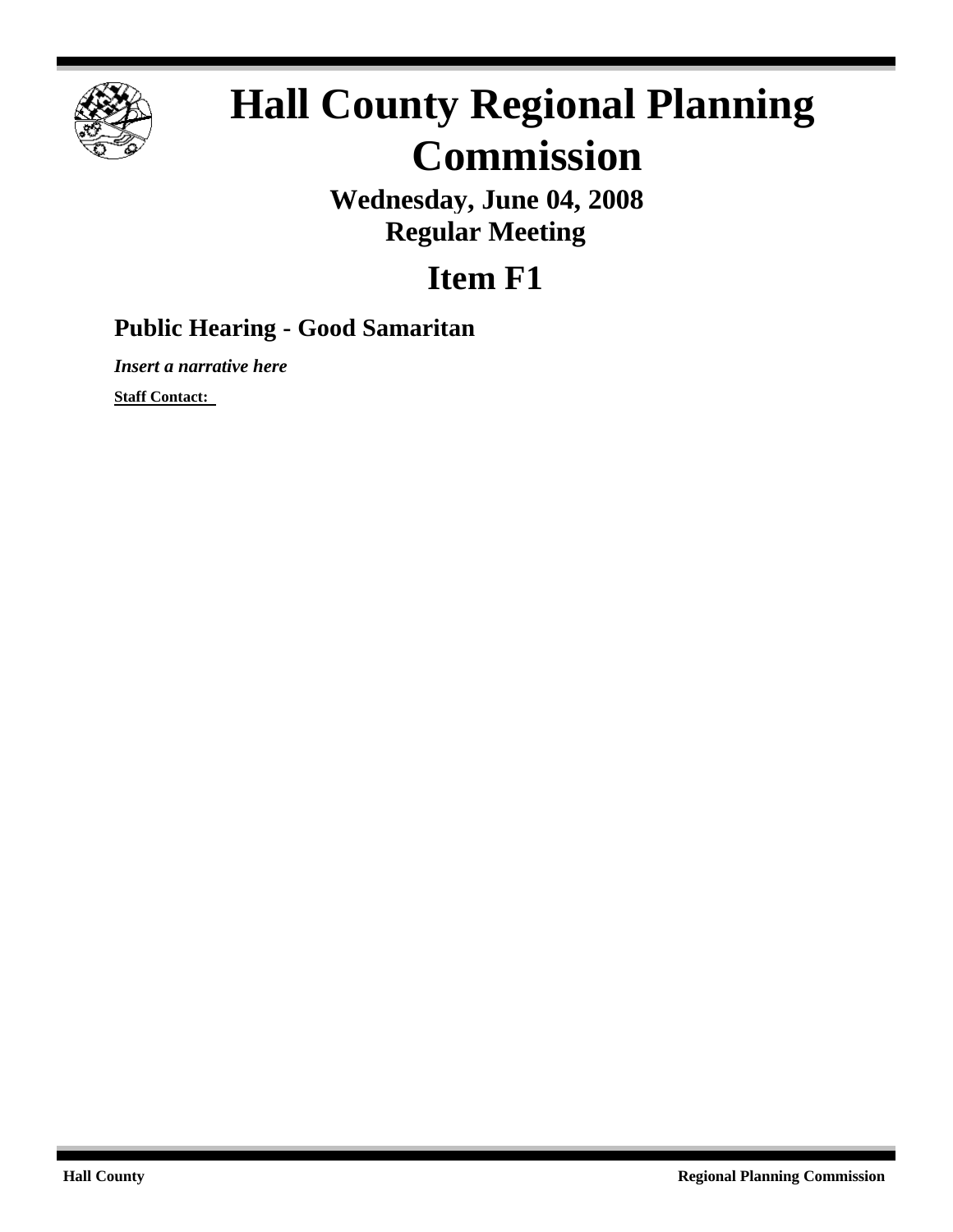#### **Agenda Item #4**

#### **PLANNING DIRECTOR RECOMMENDATION TO REGIONAL PLANNING COMMISSION:**

May 13, 2008

#### **SUBJECT:**

*Concerning amendments Subdivision Agreement for the Good Samaritan Village Subdivision an RD Residential Development Zone located at the west ends of Enterprise and Trust Streets and east of Indian Head Golf Course. (C-15-2008GI)* 

#### **PROPOSAL:**

The developers are requesting a change to the permitted development as agreed to in paragraph 9 Block 1 Lot 3 of the agreement as shown on the attached document. All areas with changes are highlighted. Additions are *Italicized and underlined* and deletions are in strike out.

#### **OVERVIEW:**

Good Samaritan Homes has changed their initial plan to build up to 28 units of senior apartments to 37 units of senior apartments in the initial phase of their project. They also intend at some point if this is approved to build additional units on the site as needed. The additional units will be built within the building envelope defined on the development plan as it was approved by the Grand Island City Council.

This change does not significantly impact scope, intent or integrity of the overall development. Approving this now allows them to plan appropriately for the site.

#### **RECOMMENDATION:**

That the Regional Planning Commission recommend that the Grand Island City Council **approve** the changes to the Subdivision Agreement and Development Planas requested.

\_\_\_\_\_\_\_\_\_\_\_\_\_\_\_\_\_\_\_ Chad Nabity AICP, Planning Director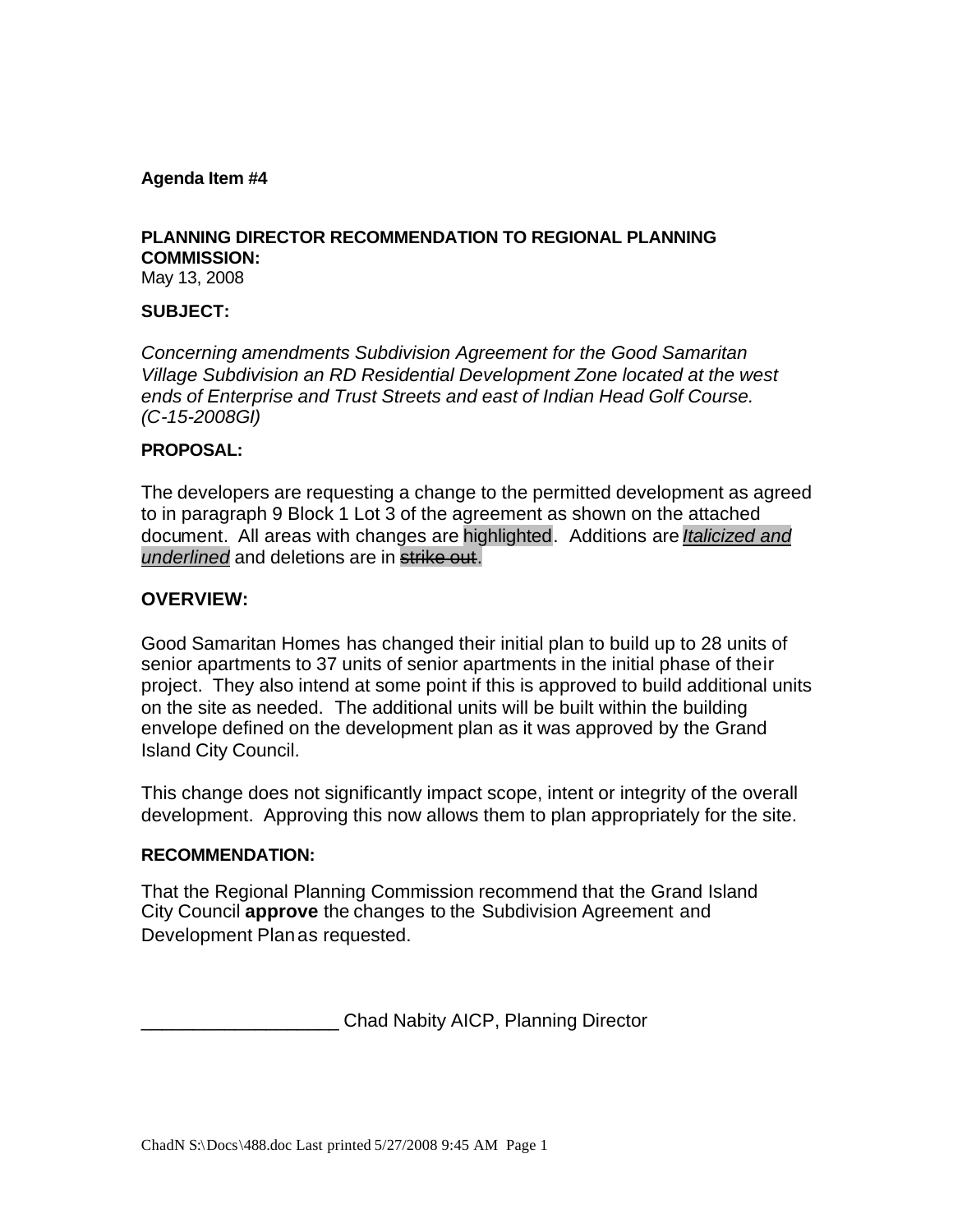9. **Design and Construction**. No building shall be constructed within the Subdivision except within the Building Envelope Areas as defined on the Development Plan (Exhibit "A"). The buildings to be constructed shall be designed so that the exterior of such building shall be architecturally and aesthetically compatible in material and color. The design and construction shall be in conformity with sound architectural and engineering standards. No portion of any building constructed (including architectural features) shall exceed a height of 35 feet above the center of the intersection of Enterprise Avenue and Good Samaritan Place.

#### **Buildings Permitted**

**Block 1 Lot 1** Up to a 2 Story Apartment Building with between 24 and 36 dwelling units.

**Block 1 Lot 2** Four Buildings for Skilled Care and Assisted Living up to a maximum of 72 units and Commons Building. These buildings may be connected with an enclosed covered pedestrian walkway.

**Block 1 Lot 3** Three Buildings up to 2 stories for Assisted Living and Senior Apartments; Two building with between 18 and 24 Units and One building with between 14 37 and 28 65units. A Community Center Building may also be constructed on this lot. These buildings may be connected with an enclosed covered pedestrian walkway.

**Block 1 Lot 2 & 3**, Buildings between lots 2 &3 may be connected with an enclosed covered pedestrian walkway.